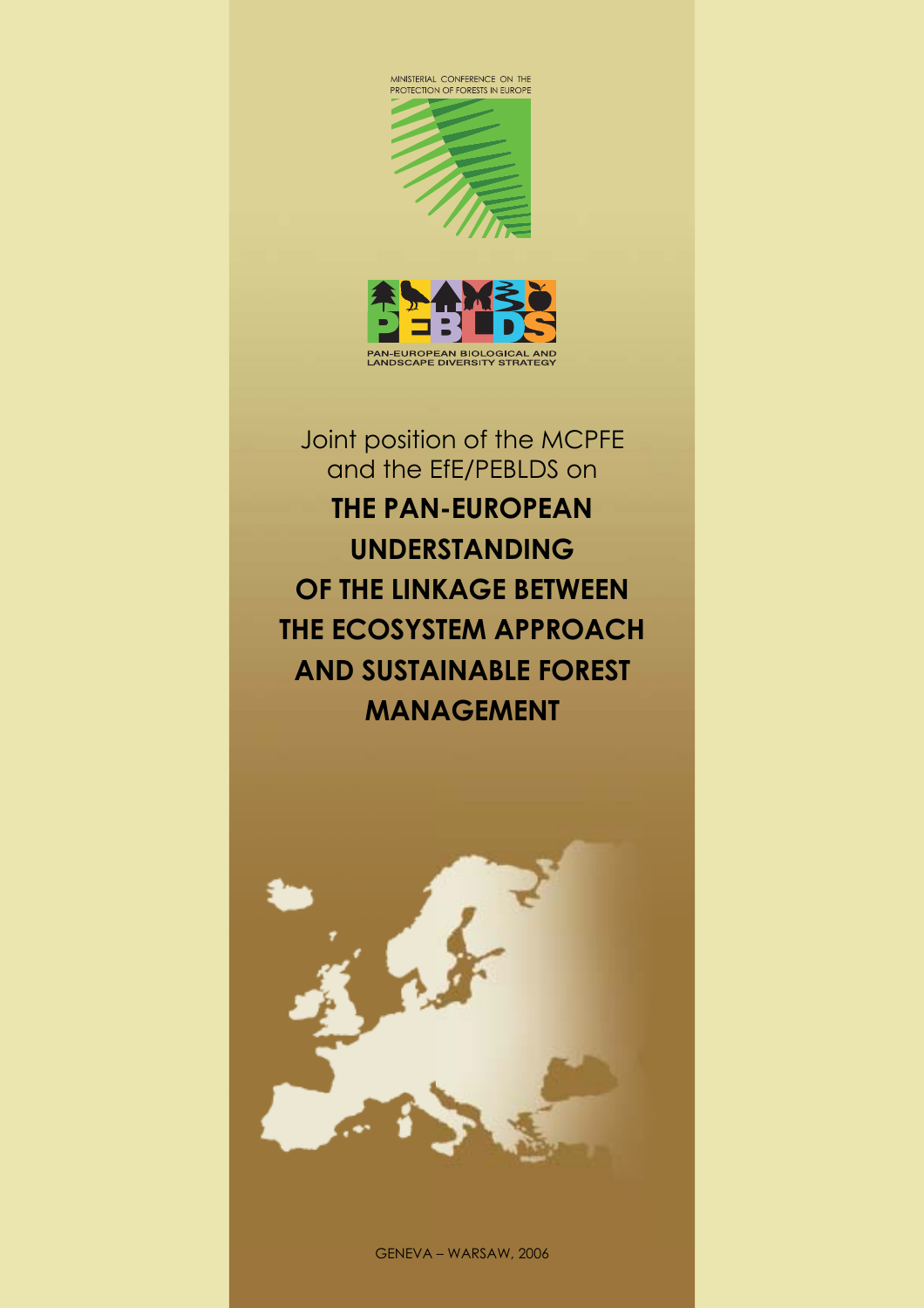# **Published by**

#### **Ministerial Conference on the Protection of Forests in Europe Liaison Unit Warsaw**

ul. Bitwy Warszawskiej 1920 r. nr 3 00-973 Warszawa, Polska tel. +48 22 331 70 31, tel./fax +48 22 331 70 32 e-mail: liaison.unit@lu-warsaw.pl www.mcpfe.org

**Joint Secretariat of The Pan-European Biological and Landscape Diversity Strategy United Nations Environment Programme/Regional Office for Europe** 

15 Chemin des Anemones CH1219 Geneva, Switzerland tel. + 41 22 9178395, fax +41 22 9178024 e-mail: secretariat@roe.org

**Council of Europe DG IV – Education, Culture and Heritage, Youth and Sport**

67075 Strasbourg, France tel. +33(0)3 88413559, fax +33(0)3 88413751

Photos: M.G. – Marta Gaworska, E.M. – Edward Marszałek, G.O. – Grzegorz Okołów, J.L. – James Latham, T.J. – Tomasz Juszczak, S.M. – Sławomir Makowski, P.B. – Piotr Boniecki, Ag.DT – DigiTouch

Design, layout and production agencja@meander.net.pl

© Ministerial Conference on the Protection of Forests in Europe, 2006 Pan-European Biological and Landscape Diversity Strategy (UNEP), 2006

ISBN 10 83-922396-2-8 ISBN 13 978-83-922396-2-8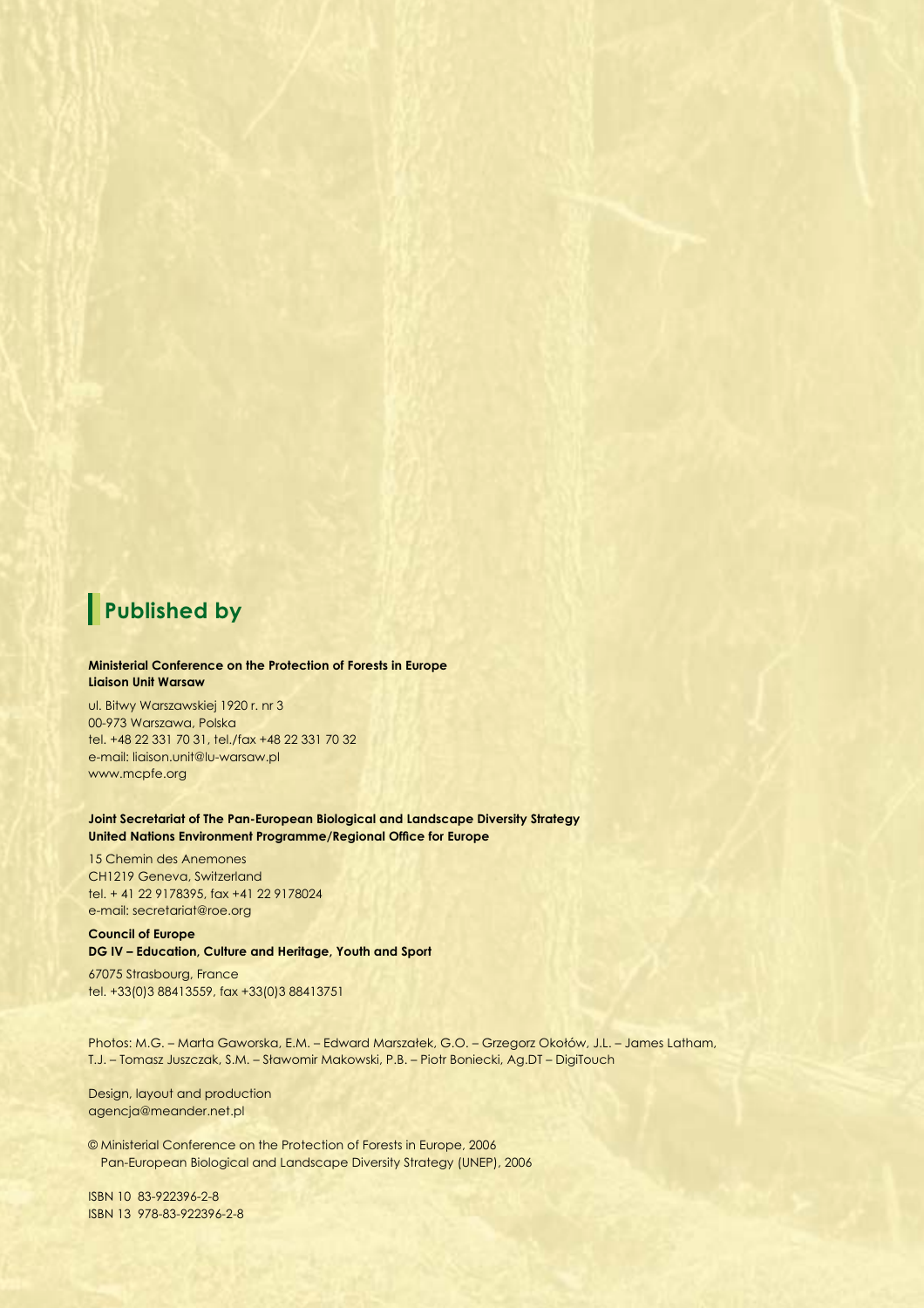## **Preface**

The conservation and sustainable use of forest biological diversity requires joint involvement and efforts of a multitude of stakeholders. This recognition calls for new approaches and strong cooperation between sectors, such as biodiversity and forestry, particularly at the regional and national levels.

The Ministerial Conference on the Protection of Forests in Europe (MCPFE) and the Pan-European Biological and Landscape Diversity Strategy (PEBLDS), under the Ministerial Process Environment for Europe (EfE), have been implementing joint activities since 1997. In 2003, the respective Ministerial Conferences, held in Vienna (4<sup>th</sup> MCPFE) and in Kyiv (5<sup>th</sup> EfE), adopted a Framework for Cooperation to carry out a number of activities as regional contributions to both the Convention on Biological Diversity (CBD) and the United Nations Forum on Forests (UNFF). The Framework follows up the decisions taken by the  $6<sup>th</sup>$  Conference of the Parties to the CBD (The Hague, 2002) and the Expanded Programme of Work on Forest Biological Diversity of the CBD, as well as Resolution 3/4 of the 3<sup>rd</sup> Session of UNFF (Geneva, 2003).

The facilitation of the application of the Ecosystem Approach (EA) principles adopted by the Parties to the CBD is a priority for the PEBLDS, as evident in the Kyiv Resolution on Biodiversity.

The Framework for Cooperation emphasised, inter alia, a need for clarifying the relationship between the EA and sustainable forest management (SFM), building on the MCPFE achievements on SFM at the pan-European level. Consequently, the MCPFE/PEBLDS Ad Hoc Working Group to elaborate on the relationship between SFM and the EA within the European context was held in 2004 (Krakow, Poland). This action followed the commitments embraced in the MCPFE Work Programme and the PEBLDS Forest Biodiversity Action Plan and contributed to the implementation of Vienna Resolution 4 and the Kyiv commitments.

The Joint Position on the Pan-European Understanding of the Linkage between the Ecosystem Approach and Sustainable Forest Management, by the MCPFE and the EfE/PEBLDS presents the outcome of the Ad-Hoc Working Group followed by a series of consultations between the two Ministerial Processes. The joint efforts resulted in the agreement that Sustainable Forest Management in Europe, as developed by the MCPFE, is consistent with the application of the Ecosystem Approach to forest ecosystems.

With this publication we hope to demonstrate the efforts that the pan-European region made to develop a common understanding on the links between SFM and the EA. We believe that sharing this information can also benefit other regions.

Piotr Borkowski Head of the MCPFE Liaison Unit Warsaw

Sylvi Optad Samolog

Sylvi Ofstad Samstag Chair of the PEBLDS Council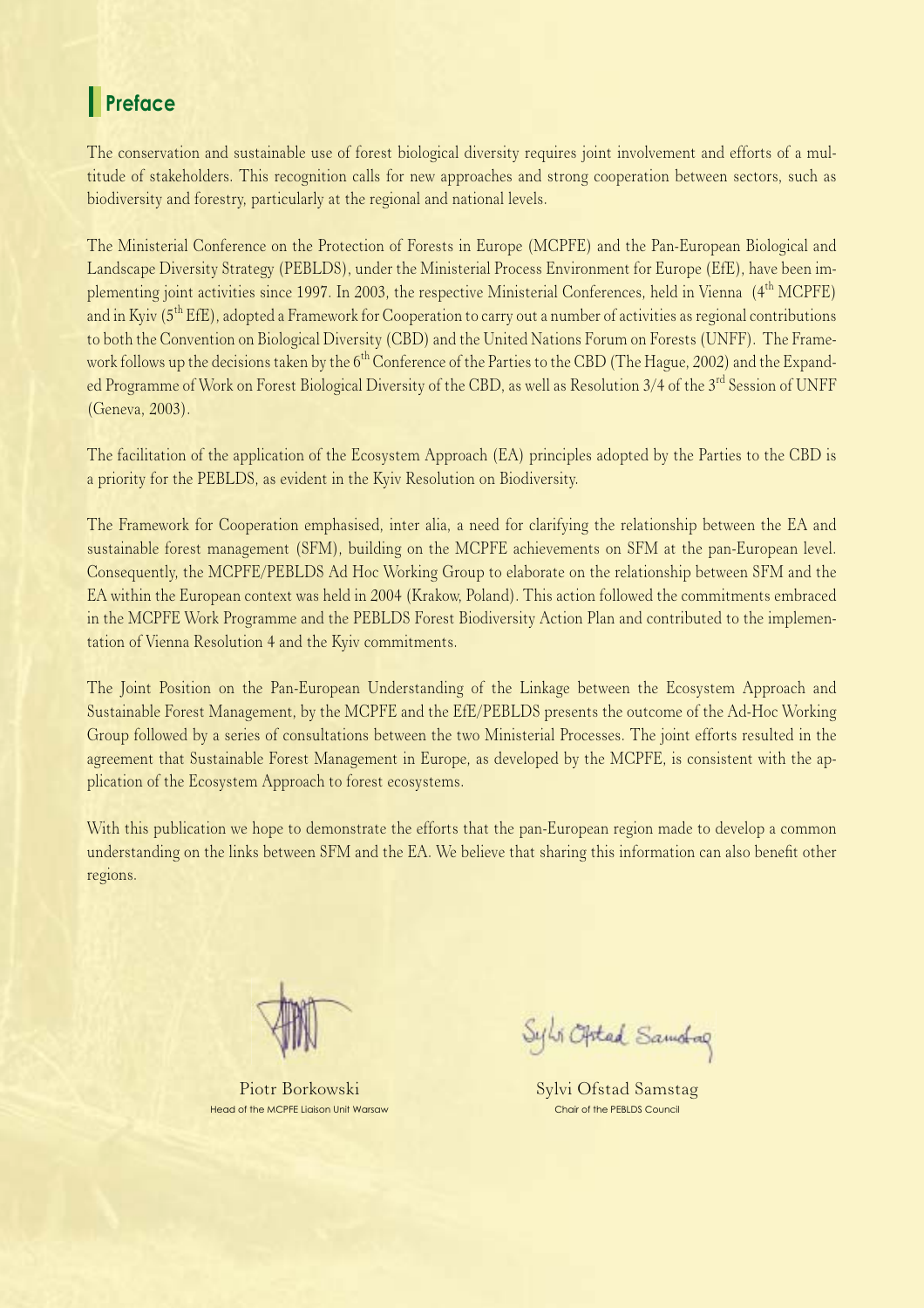## **Introduction**

The Ministerial Conference on the Protection of Forests in Europe (MCPFE) is the high level forest policy process, addressing all dimensions of sustainable forest management (SFM), including forest biodiversity issues. Environment for Europe is the high-level process for environment related cooperation in Europe. Within the ministerial process Environment for Europe, the Pan-European Biological and Landscape Diversity Strategy (PEBLDS) constitutes the coordinating framework for efforts to conserve biological and landscape diversity in Europe, including forest biodiversity.

Both the Ministers responsible for forests of 40 European countries and the European Community at the 4<sup>th</sup> Ministerial Conference (Vienna, April 2003), and the European Ministers responsible for the environment at the  $5<sup>th</sup>$  "Environment for Europe" Ministerial Conference (Kiev, May 2003), endorsed a Framework for Cooperation between the Ministerial Conference on the Protection of Forests in Europe (MCPFE) and the Environment for Europe/Pan-European Biological and Landscape Diversity Strategy (EfE/ PEBLDS).

The clarification of the linkages between the Ecosystem Approach (EA) and sustainable forest management, building on the work done so far by the MCPFE on SFM, is one of the joint activities within the Framework for Cooperation. The Framework follows up, therefore, on the decisions taken by the Convention on Biological Diversity  $(CBD)$  ( $6<sup>th</sup>$  Conference of the Parties to the CBD, Expanded Work Programme on Forest Biological Diversity, 2002) and the United Nations Forum on Forests (UNFF) (2003, 3rd Session, Resolution 3/4, para 8) with respect to clarification of the two concepts at the regional pan-European level.

Following the MCPFE Work Programme and the PEBLDS Forest Biodiversity Action Plan, the session of the Ad Hoc Working Group on "Development of Pan-European Understanding of the Linkage between the Ecosystem Approach and Sustainable Forest Management" took place on 19-21 April 2004 in Krakow, Poland. The outcome of the Ad Hoc Working Group is presented in the Annex to the Joint Position of the MCPFE and the PEBLDS/EfE on the Pan-European Understanding of the Linkage Between the Ecosystem Approach and Sustainable Forest Management.

This statement, building on the outcomes of the above Ad Hoc Working Group and approved by both the MCPFE Expert Level Meeting on 5-6 September, 2005 in Warsaw, Poland, as well as the PEBLDS Council on 22 February  $2006$  in Plitvitce Lakes, Croatia, at the  $10<sup>th</sup>$  meeting, aims at contributing to implementation of the MCPFE Work Programme, the PEBLDS Forest Biodiversity Action Plan, and the Expanded Programme of Work on Forest Biological Diversity of the CBD, as referred in the CBD COP Decision VI/22, paragraphs 15 and 18, as well as to the CBD COP Decision VII/11 and the UNFF Resolution 3/4 adopted at its  $3<sup>rd</sup>$  session. It is a concrete effort to make the EA operational through application of SFM at the implementation level.

## **Pan-European Understanding of the Linkage between the Ecosystem Approach and Sustainable Forest Management**

At the pan-European level the concept of SFM is defined in Resolution H1: General Guidelines for Sustainable Management of Forests in Europe of the Helsinki Conference (1993) and developed through all other commitments, resolutions and declarations of the Ministerial Conferences held in Strasburg – 1990, Helsinki – 1993, Lisbon – 1998 and Vienna – 2003. Taking them all into account it is understood by the MCPFE and the PEBLDS processes that SFM, as defined and further developed by the MCPFE, is consistent with the application of the Ecosystem Approach to forest ecosystems in the pan-European region.

The conceptual linkages between SFM, as defined by the MCPFE, and the EA are described in details in Table 1 of the Annex. The existing tools and processes, the MCPFE and the PEBLDS consider as appropriate for implementing the Ecosystem Approach through SFM in Europe's forests are also listed in the Annex which is an integral part of this document.

The MCPFE and the PEBLDS note, following the FAO Forest Management Working Paper entitled "Sustainable forest management and the ecosystem approach: Two concepts, one goal" that the two concepts aim at promoting conservation and management practices which are environmentally, socially and economically sustainable, and which generate and maintain benefits for both present and future generations.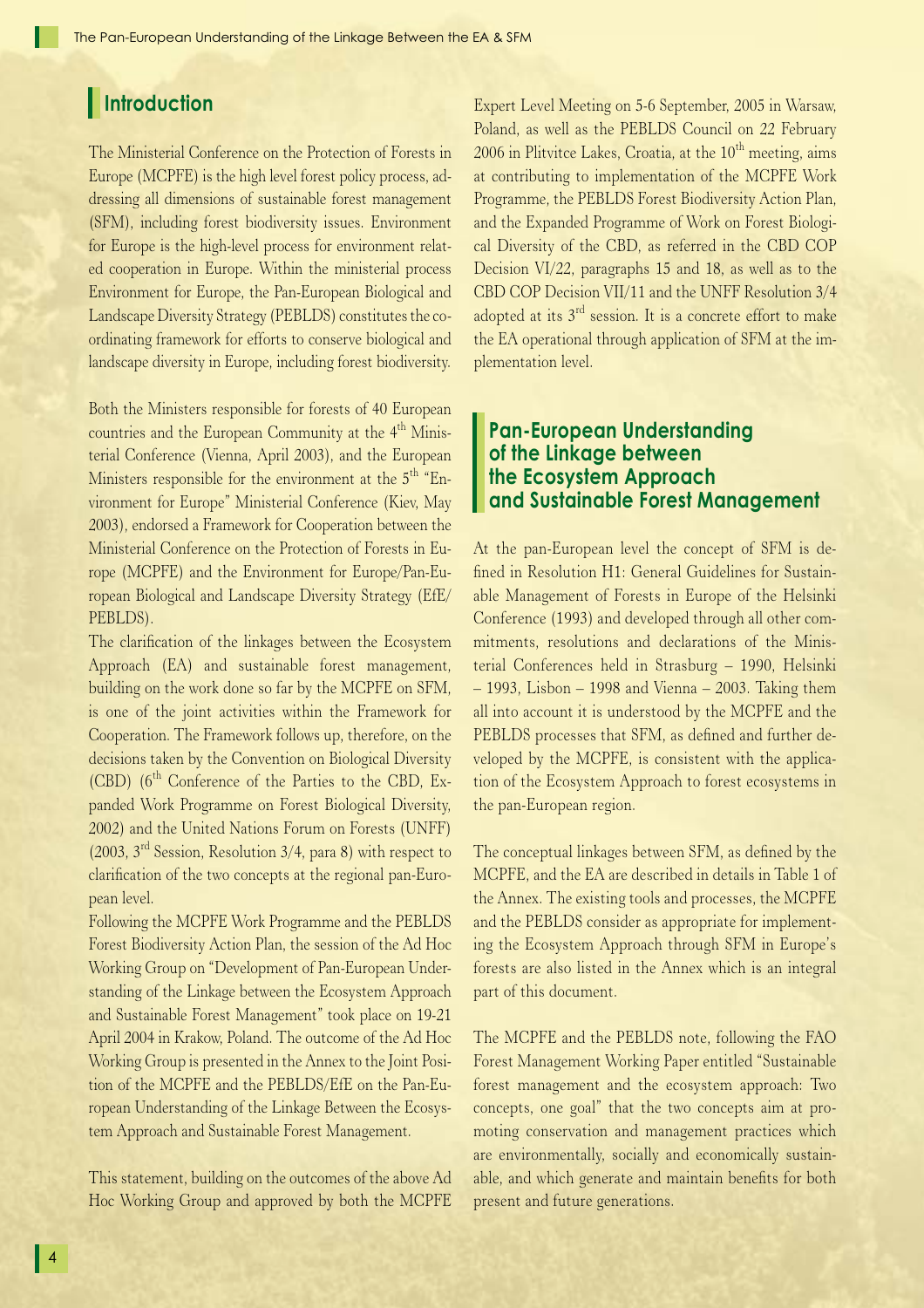The MCPFE and the PEBLDS welcome the recognition by the CBD (Decision VII/11) that SFM can be considered as a means of applying the Ecosystem Approach to forests.

On the issue of cross-sectoral integration and inter-sectoral collaboration (COP 7<sup>th</sup> Meeting, Kuala Lumpur, 2004: Decision VII/11) to further integrate the concepts of the Ecosystem Approach and SFM, the MCPFE and the PEBLDS consider that the principles of national forest programmes, following the IPF/IFF Proposals for Action, adopt a holistic and inter-sectoral approach, the integration with national sustainable development strategies as well as consistency with international commitments. This approach was adopted as Resolution V1: Strengthening synergies for sustainable forest management in Europe through cross-sectoral cooperation and national forest programmes at the Vienna Ministerial Conference in 2003.

The issues of interactions between forests and other biome/habitat types within a landscape are considered by the MCPFE and the PEBLDS mainly as the issues to be taken at the implementation level, although already recognized at the ministerial conferences. In the European context the MCPFE addressed the concern about the effects on other ecosystems in Resolution H1: "Sustainable Forest Management is the stewardship and use of forests and forest lands in a way, and at a rate, that maintains their biodiversity, productivity, regeneration capacity, vitality and their potential to fulfil, now and in the future, relevant ecological, economic and social functions, at local, national, and global levels, and that does not cause damage to other ecosystems."

Conservation of forest biodiversity is considered by the MCPFE and the PEBLDS as an integral part of SFM. Forest biodiversity was a concern at the Helsinki Conference (1993) where the Ministers adopted general guidelines for the conservation of biodiversity of European forests (Resolution H 2). At the  $3<sup>rd</sup>$  Ministerial Conference (Lisbon, 1998) the Ministers adopted a set of criteria and indicators for sustainable forest management, subsequently revised and endorsed at the Ministerial Conference in Vienna (2003), which includes Criterion 4: Maintenance, Conservation and Appropriate Enhancement of Biological Diversity in Forest Ecosystems. Furthermore, the area of forests and other wooded land protected to conserve biodiversity, landscapes and specific natural elements are pan-European indicators for SFM. Boloria sp. *Photo: Ag.DT*



Plitvitice Lakes, Croatia. *Photo: T.J.*



The Wood-sorrel (Oxalis acetosella); *Photo: G.O.*



The Tatra Mountains. *Photo: S.M.*

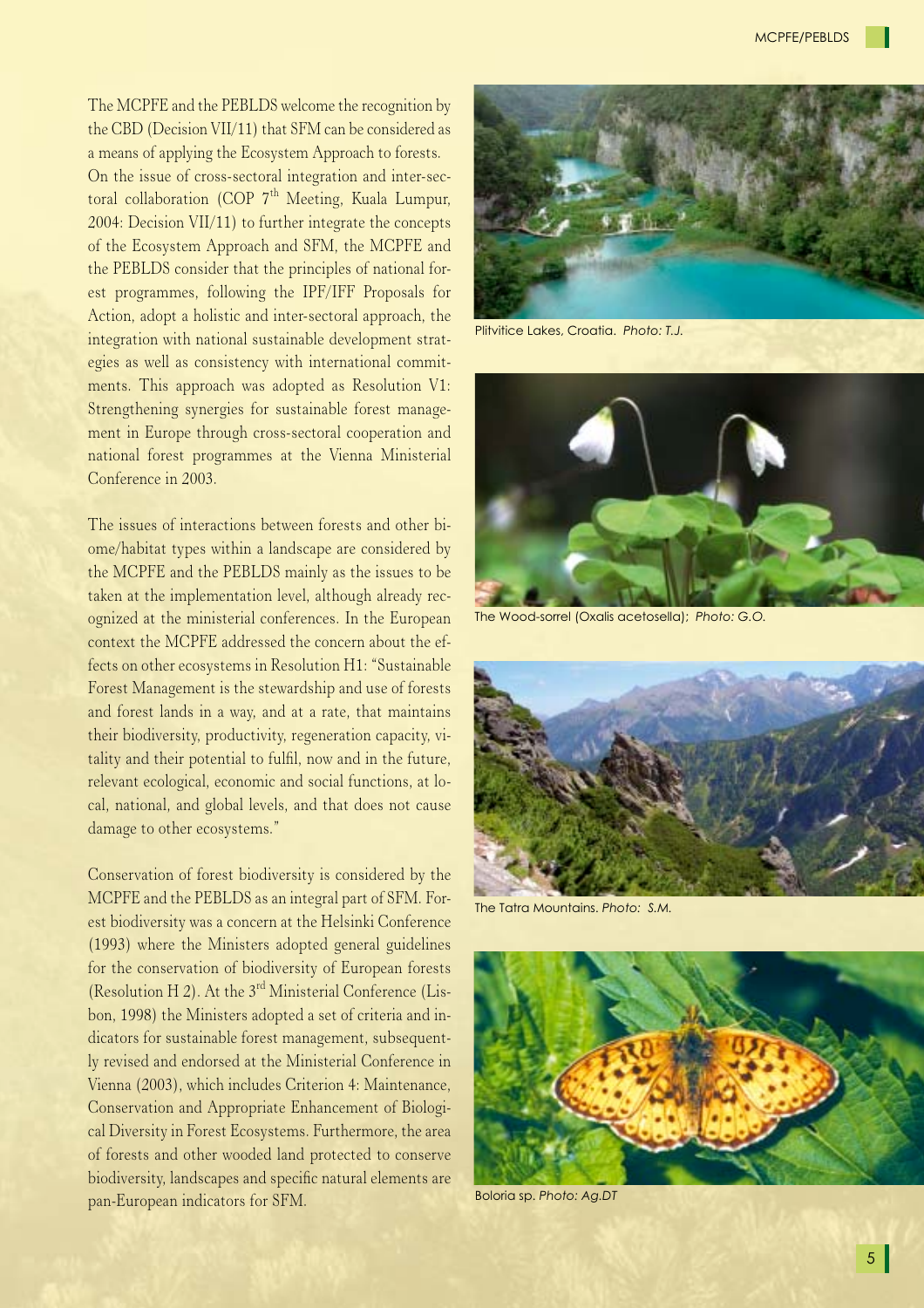# **ANNEX**

### to the Joint Position of the MCPFE and the PEBLDS/ EfE on the Pan-European Understanding of the Linkage between the Ecosystem Approach and Sustainable Forest Management

Outcome of the session of the MCPFE and EfE/PEBLDS Ad Hoc Working Group on "Development of the Pan-European Understanding of the linkage between the Ecosystem Approach and Sustainable Forest Management", (19-21 April, 2004, Krakow, Poland)

## **1. Introduction**

The Ad Hoc Working Group on *"Development of the Pan-European Understanding of the Linkage between the Ecosystem Approach and Sustainable Forest Management"* took place on 19-21 April in Krakow, Poland. The meeting was organised by the MCPFE Liaison Unit Warsaw in cooperation with the PEBLDS Secretariat. The Government of Poland contributed to the organisation of the meeting by funding a field trip to the Tuszyma Forest District (Regional Directorate of the State Forests, Krosno).

Fifty one participants from 23 countries, the European Commission and eight international organisations took part in the debates.

Mr. Piotr Borkowski, Head of the MCPFE Liaison Unit Warsaw, opened the session and welcomed the participants. Dr. Edward Lenart, Deputy Director of the Forestry Department, Polish Ministry of the Environment, welcomed the participants on behalf of the Polish Minister of the Environment. Ms. Ivonne Higuero addressed words of welcome on behalf of UNEP/PEBLDS.

Mr. Ingwald Gschwandtl (Austria) was elected by the participants as the Chairman of the Ad Hoc Working Group, and presided the plenary sessions. The two discussion groups were chaired by Ms. Conceicao Ferreira (Portugal) and Ms. Ivonne Higuero (UNEP/PEBLDS). Practical examples of application of the EA through SFM in forest ecosystems were demonstrated and discussed during the field trip.

## **2. Mandate of the Working Group**

Both the European Ministers responsible for forests at the Vienna Conference (April 2003) the European Ministers responsible for the environment at the  $5<sup>th</sup>$  Environment for Europe Ministerial Conference (Kiev, May 2003) endorsed the Framework for Cooperation between the Ministerial Conference on the Protection of Forests in Europe (MCPFE) and the Environment for Europe/ Pan-European Biological and Landscape Diversity Strategy (EfE/PEBLDS).

The Framework for Cooperation proposed, as one of the joint activities, the clarification between the Ecosystem Approach (EA) and sustainable forest management (SFM), building on the work done so far by the MCPFE on SFM. The Framework thus follows up on the decisions taken by the Convention on Biological Diversity  $(CBD)$  ( $6<sup>th</sup>$  Conference of the Parties to the CBD, Expanded Work Programme on Forest Biological Diversity, 2002) and the United Nations Forum on Forest (UNFF) (2003, 3rd Session, Resolution 3/4, para 8) with respect to the clarification of the two concepts at the regional pan-European level.

To follow up on the decisions it was decided at the MCPFE Expert Level Meeting, October 2003 in Vienna, to establish an Ad Hoc Working Group to elaborate on the relationship between SFM and the EA within the European context and, in particular, to elaborate on the clarification between the two concepts based on the MCPFE experience and achievements with regards to SFM. The PEBLDS Council at the Madrid Conference (January, 2004) agreed to support the Ad Hoc Working Group under proposal of the Forest Biodiversity Action Plan.

This action aimed at contributing to the implementation of the MCPFE Work Programme, the PEBLDS Forest Biodiversity Action Plan and the Expanded Programme of Work on Forest Biological Diversity of the CBD, as referred in the CBD COP Decision VI/22, paragraphs 15 and 18.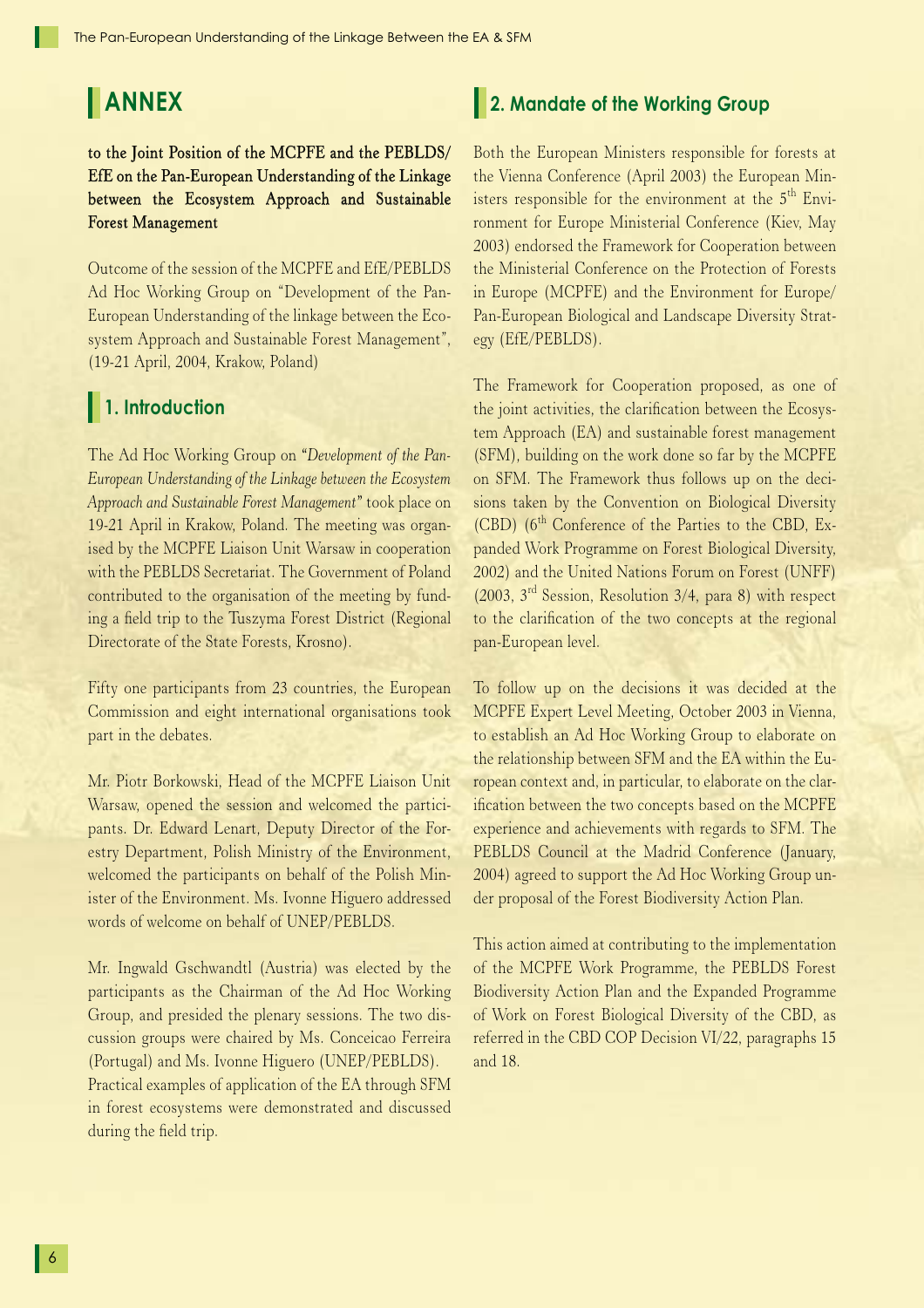## **3. Background**

The Ministerial Conference on the Protection of Forests in Europe is a high level political initiative for cooperation on the most important concerns and challenges regarding forests and forestry in Europe. This process is based on a series of conferences at the ministerial level and specific follow-up procedures. The aspects of the highest political interest and concerns are dealt with by the ministers responsible for forests at the Ministerial Conferences. The decisions and commitments are expressed in the MCPFE General Declarations and Resolutions and further specified in the Work Programme that integrates actions to be taken at the pan-European level. In addition, it is the Member States' responsibility to implement the commitments at a national level.

Launched in 1990, this political platform for dialogue on European forest issues involves around 40 European countries and the European Community. Furthermore, non-European countries and international organizations participate as observers allowing non-governmental and intergovernmental organizations to contribute with their knowledge and ideas.

Since 1990, four Ministerial Conferences on the Protection of Forests in Europe have taken place. These are regarded as milestones in the development of international forest policy: in Strasburg (1990), Helsinki (1993), Lisbon (1998), and Vienna (2003). The 5<sup>th</sup> Ministerial Conference on the Protection of Forests in Europe will take place in Warsaw. The MCPFE also recognizes the significance of these commitments at the regional and global levels. It contributes to implementation of the forest related decisions of the UNCED and their follow-up processes within the Intergovernmental Panel on Forests (IPF) and the Intergovernmental Forum on Forests (IFF). The MCPFE obtained observer status to the United Nations Forum on Forests (UNFF) and participates in its work. Furthermore, the MCPFE contributes to the provisions of the United Nations Conventions, particularly the Convention on Biological Diversity (CBD) and its Expanded Work Programme on Forest Biological Diversity.

With regard to biological diversity, and in addition to the two specific resolutions (H2: General Guidelines for the

Conservation of the Biodiversity of European Forests and V4: Conserving and Enhancing Forest Biological Diversity in Europe) the MCPFE has implemented the "Work Programme on the Conservation and Enhancement of Biological and Landscape Diversity in Forest Ecosystems 1997-2000" (Biodiversity Work Programme) in co-operation with the European Ministers responsible for the environment (Ministerial Process Environment for Europe/PEBLDS).

The Pan-European Biological and Landscape Diversity Strategy, endorsed in 1995 at the  $3<sup>rd</sup>$  Ministerial Conference "Environment for Europe", held in Sofia, Bulgaria, is a European response to support implementation of the Convention on Biological Diversity. The Strategy introduces a coordinating and unifying framework for strengthening of and building on existing initiatives. It does not aim to introduce new legislation or programmes, but to fill the gaps where initiatives are not implemented to their full potential or fail to achieve the objectives as desired. Furthermore, the Strategy seeks for more effective integration of the ecological considerations into all relevant socio-economic sectors, and will increase public participation in, and awareness and acceptance of, the conservation interests.

At the 5<sup>th</sup> Ministerial Conference Environment for Europe in Kyiv, Ukraine, the Ministers of Environment and Heads of Delegations of the States participating in the Pan-European Biological and Landscape Diversity process endorsed the Resolution on Biodiversity, and agreed to halt the loss of biological diversity at all levels by 2010. The Ministers committed to achieving nine sub-targets through national efforts and regional cooperation in the key areas of forests and biodiversity, agriculture and biodiversity, the Pan-European Ecological Network, invasive alien species, financing of biodiversity, biodiversity monitoring and indicators, and public participation and awareness. The PEBLDS has adopted 7 action plans for implementation of activities to achieve the sub-targets in the pan-European region with special focus on Eastern Europe, the Balkans, the Caucasus and Central Asia, including an action plan on forests and biodiversity to be carried out jointly with the MCPFE.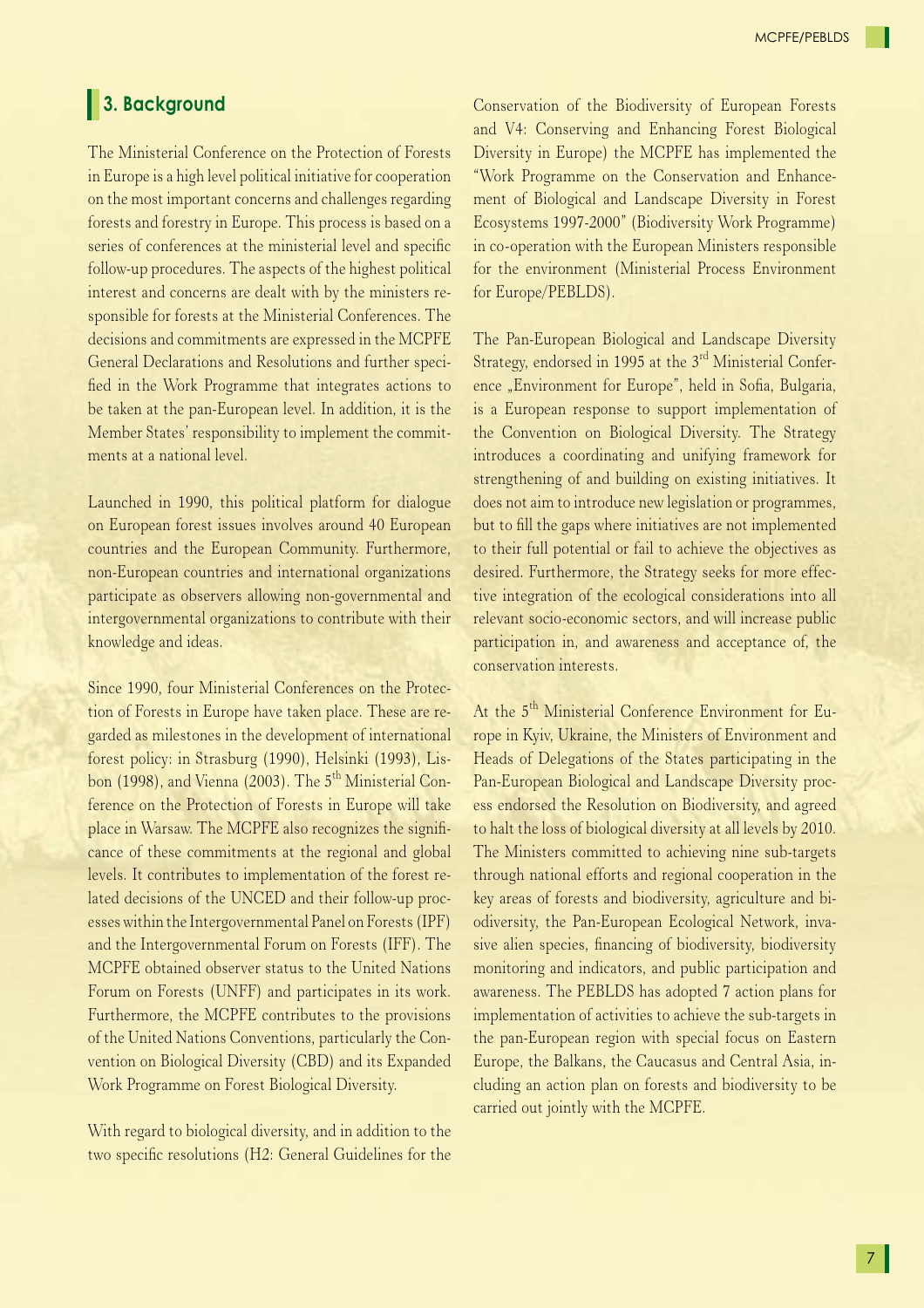## **4. The Outcomes**

### **4.1. General Conclusions**

The participants of the working group welcomed the recognition by the CBD (Decision VII/11) that SFM can be considered as a means of applying the Ecosystem Approach to forests. They also noted that the FAO Forest Management Working Paper titled *"Sustainable Forest Management and the Ecosystem Approach: Two concepts, one goal"*1 states that the two concepts aim at promoting conservation and management practices which are environmentally, socially and economically sustainable, and which generate and maintain benefits for both present and future generations.

The participants stated that at the pan-European level the concept of SFM is defined in Resolution H1: General Guidelines for Sustainable Management of Forests in Europe of the Helsinki Conference (1993), and developed through all other commitments, resolutions and declarations of the Ministerial Conferences held in Strasburg – 1990, Helsinki – 1993, Lisbon – 1998 and Vienna – 2003. Taking them all into account the analysis made in the meeting showed SFM to be the concrete means of applying the Ecosystem Approach to forest ecosystems in the European region. (see Section 4.2 below)

Concerning the request of the Conference of the Parties to CBD (COP 7<sup>th</sup> Meeting, Kuala Lumpur, 2004: Decision VII/11) to further integrate the concepts of the Ecosystem Approach and SFM, with special emphasis on three critical issues, the participants expressed the following view:

Better cross-sectoral integration and inter-sectoral collaboration: At the 4<sup>th</sup> Ministerial Conference on the Protection of Forests in Europe (Vienna - 2003), the Ministers signed Resolution V1 on strengthening synergies for sustainable forest management in Europe through cross-sectoral cooperation and national forest programmes. The principles of national forest programmes, following the IPF/IFF Proposals for Action, adopt a holistic and inter-sectoral approach, the integration with national sustainable development strategies as well as consistency with international commitments recognising synergies between international forest-related initiatives and conventions.

<sup>1</sup> FAO (2003), Sustainable forest management and the ecosystem approach: two concepts, one goal. Wilkie M.L., Holmgren P. and Castaneda F., FAO Working Paper FM 25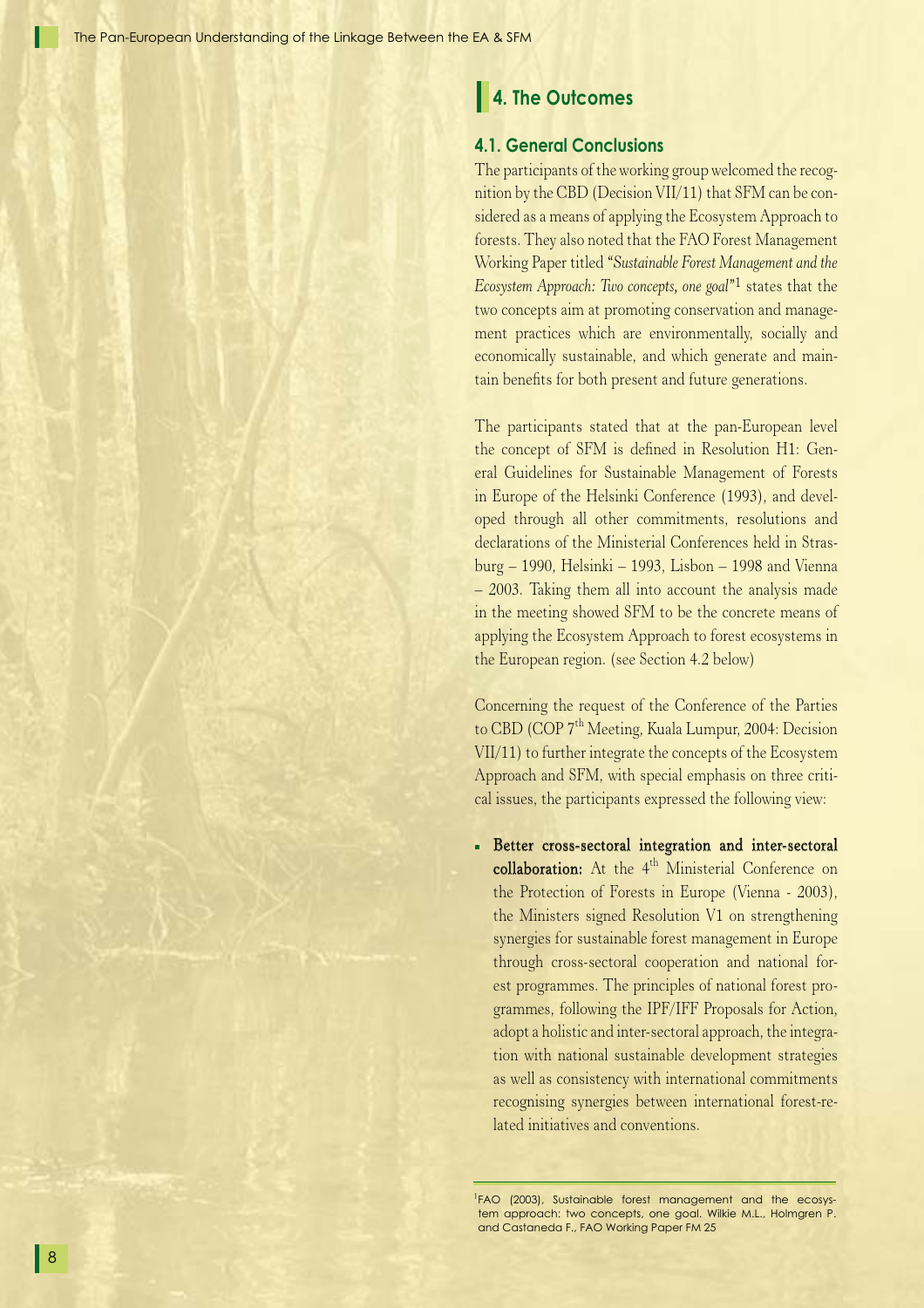- $\blacksquare$  Interactions between forests and other biome/habitat types within a landscape: The participants of the meeting considered that this is mainly an issue to be taken at the implementation level, although already recognised at the ministerial conferences. The definition of SFM in the European context addressed the concern about the effects on other ecosystems in Resolution H1: Sustainable Forest Management is the stewardship and use of forests and forest lands in a way, and at a rate, that maintains their biodiversity, productivity, regeneration capacity, vitality and their potential to fulfil, now and in the future, the relevant ecological, economic and social functions, at local, national, and global levels, and that does not cause damage to other ecosystems."2
- Biodiversity conservation issues, in particular through continued development of criteria, indicators and forest management certification programmes and including protected areas: Biodiversity was a concern at the Helsinki Conference (1993) where the Ministers adopted general guidelines for the conservation of biodiversity of European forests (Resolution H2). At the 3<sup>rd</sup> Ministerial Conference (Lisbon, 1998) the Ministers adopted a set of criteria and indicators for sustainable forest management, which includes Criterion 4: Maintenance, Conservation and Appropriate Enhancement of Biological Diversity in Forest Ecosystems. The pan-European indicators were further developed and endorsed at the 4th Ministerial Conference (Vienna, 2003) as "Improved Pan-European Indicators for Sustainable Forest Management". Under Criterion 4 the list of indicators includes among others, Indicator 4.9 (Protected forests): area of forest and other wooded land protected to conserve biodiversity, landscapes and specific natural elements, according to the MCPFE Assessment Guidelines. In this regard, protected areas are seen as an integral part of SFM.
- **Conservation of forest biological diversity** was again addressed in Vienna by adoption of Resolution V4: Conserving and Enhancing Forest Biological Diversity in Europe, which includes Annex 1: Framework for Cooperation between the MCPFE and the Environment for Europe/Pan-European Biological and Landscape Diversity Strategy (EfE/PEBLDS), and Annex 2: MCPFE Assessment Guidelines for Protected and Protective Forest and Other Wooded Land in Europe.





The participants of AHWG visiting the beavers' habitat, Tuszyma, Poland. *Photo: M.G.*



Selective cutting is a part of forest sustainable management. *Photo: E.M.*



Weeding in forest nursery gives employment to local people. *Photo: E.M.*



Christmas trees are one of the range of benefits of forests. *Photo: E.M.*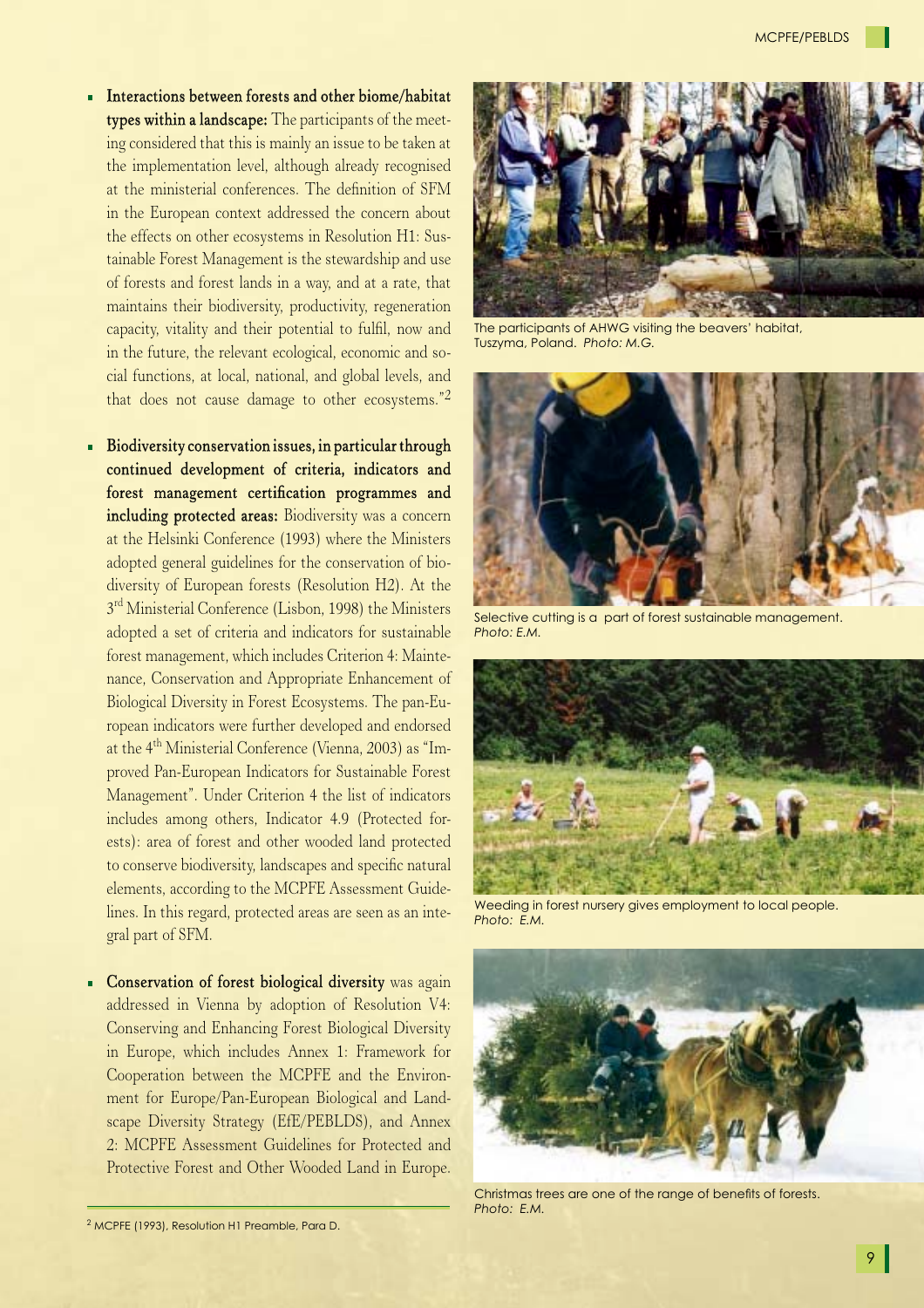## **4.2. Conceptual linkages between the Ecosystem Approach and Sustainable Forest Management**

| <b>EA Principle</b>                                                                                                                                                                                                                                                                                                                                                                                                                                                                        | <b>MCPFE References</b>                                                                                                                                                                                                                                                             |
|--------------------------------------------------------------------------------------------------------------------------------------------------------------------------------------------------------------------------------------------------------------------------------------------------------------------------------------------------------------------------------------------------------------------------------------------------------------------------------------------|-------------------------------------------------------------------------------------------------------------------------------------------------------------------------------------------------------------------------------------------------------------------------------------|
| Principle 1:<br>The objectives of management of land, water and liv-<br>ing resources are a matter of societal choice.                                                                                                                                                                                                                                                                                                                                                                     | Participation (Resolution V1: Strengthen synergies for sustain-<br>able forest management in Europe through cross-sectoral<br>co-operation and National Forest Programmes; Annex to V1:<br>MCPFE Approach to National Forest Programmes in Europe)                                  |
|                                                                                                                                                                                                                                                                                                                                                                                                                                                                                            | Partnership for implementation (Resolution L1: People, Forests<br>and Forestry - Enhancement of Socio-Economic Aspects of<br>Sustainable Forest Management; Annex to V1)                                                                                                            |
|                                                                                                                                                                                                                                                                                                                                                                                                                                                                                            | Good governance (Vienna Living Forest Summit Declaration:<br>European Forests - Common Benefits, Shared Responsibilities,<br>para 20)                                                                                                                                               |
|                                                                                                                                                                                                                                                                                                                                                                                                                                                                                            | Partnership and co-operation (Resolution V4: Conserving and<br>Enhancing Forest Biological Diversity in Europe; Annex 1 to V4:<br>Framework for Co-operation Between MCPFE and Environment<br>for Europe/PEBLDS)                                                                    |
| <b>Principle 2:</b><br>Management should be decentralized to the lowest<br>appropriate level.                                                                                                                                                                                                                                                                                                                                                                                              | Decentralization (Resolution H1: General Guidelines for Sustain-<br>able Management of Forests in Europe, para D; V1; Annex to<br>V1)                                                                                                                                               |
|                                                                                                                                                                                                                                                                                                                                                                                                                                                                                            | Good governance and forest law enforcement (Vienna Dec-<br>٠<br>laration, para 20)                                                                                                                                                                                                  |
|                                                                                                                                                                                                                                                                                                                                                                                                                                                                                            | Institutional and policy reform (Resolution V1)                                                                                                                                                                                                                                     |
| Principle 3:<br>Ecosystem managers should consider the effects (ac-<br>tual or potential) of their activities on adjacent and<br>other ecosystems.                                                                                                                                                                                                                                                                                                                                         | Impacts on other ecosystems (duty of care) (Resolution H1,<br><b>para D:</b> "The concern about the effects on other ecosystems<br>was taken into account in the definition of SFM in the European<br>context"; Resolution V1)                                                      |
|                                                                                                                                                                                                                                                                                                                                                                                                                                                                                            | Holistic and inter-sectoral approach (Resolution V1)                                                                                                                                                                                                                                |
|                                                                                                                                                                                                                                                                                                                                                                                                                                                                                            | Integration with national sustainable development strategies<br>(Resolution V1)                                                                                                                                                                                                     |
|                                                                                                                                                                                                                                                                                                                                                                                                                                                                                            | Recommendations for site selection for afforestation (Resolu-<br>tion V4; Annex to Framework of Co-operation: Priority Themes<br>for Co-operation Between MCPFE and EfE/PEBLDS for the pe-<br>riod 2003-2005)                                                                       |
|                                                                                                                                                                                                                                                                                                                                                                                                                                                                                            | Precautionary principle (Resolution H2: General Guidelines for<br>the Conservation of the Biodiversity of European Forests)                                                                                                                                                         |
| <b>Principle 4:</b><br>Recognizing potential gains from management, there<br>is usually a need to understand and manage the eco-<br>system in an economic context. Any such ecosystem-<br>management programme should:<br>(a) reduce those market distortions that adversely af-<br>fect biological diversity; (b) align incentives to promote<br>biodiversity conservation and sustainable use;<br>(c) internalise costs and benefits in the given ecosys-<br>tem to the extent feasible. | Economic function is one of the pillars of SFM (Resolution H1;<br>Resolution L1; Resolution V2: Enhancing Economic Viability of<br>Sustainable Forest Management in Europe, Annex to Resolu-<br>tion L2: Pan-European Criteria and Indicators for Sustainable<br>Forest Management) |
|                                                                                                                                                                                                                                                                                                                                                                                                                                                                                            | Identifying and removing unintended impediments (Resolution<br>V 2, para 9)                                                                                                                                                                                                         |
|                                                                                                                                                                                                                                                                                                                                                                                                                                                                                            | Removing distortions and failures of policies resulting in loss of<br>ш<br>forest biodiversity (Resolution V4, para 6)                                                                                                                                                              |
|                                                                                                                                                                                                                                                                                                                                                                                                                                                                                            | Promoting the incorporation of the results of assessment and<br>valuation of wood and non-wood goods and services into na-<br>tional economic and natural-resources accounting systems<br>(Resolution L1, para 10)                                                                  |
| Principle 5:                                                                                                                                                                                                                                                                                                                                                                                                                                                                               | Conserving functional forest ecosystems (Resolution H1 para 3)                                                                                                                                                                                                                      |
| Conservation of ecosystem structure and functioning,<br>in order to maintain ecosystem services, should be a                                                                                                                                                                                                                                                                                                                                                                               | The precautionary principle (Resolution H2)<br>ш                                                                                                                                                                                                                                    |
| priority target of the EA.<br>Principle 6:<br>Ecosystems must be managed within the limits of their<br>functioning.                                                                                                                                                                                                                                                                                                                                                                        | Health and vitality and biodiversity (Resolution H2 and Resolu-<br>tion V4 especially para 15)                                                                                                                                                                                      |
|                                                                                                                                                                                                                                                                                                                                                                                                                                                                                            | Protective forests (Annex 2 to Resolution V4: MCPFE Assess-<br>ment Guidelines for Protected and Protective Forest and Other<br>Wooded Land in Europe).                                                                                                                             |
|                                                                                                                                                                                                                                                                                                                                                                                                                                                                                            | Coherent approach to obtaining sufficient knowledge about<br>ш<br>the ecosystem functions and services (Resolution H2)                                                                                                                                                              |

Г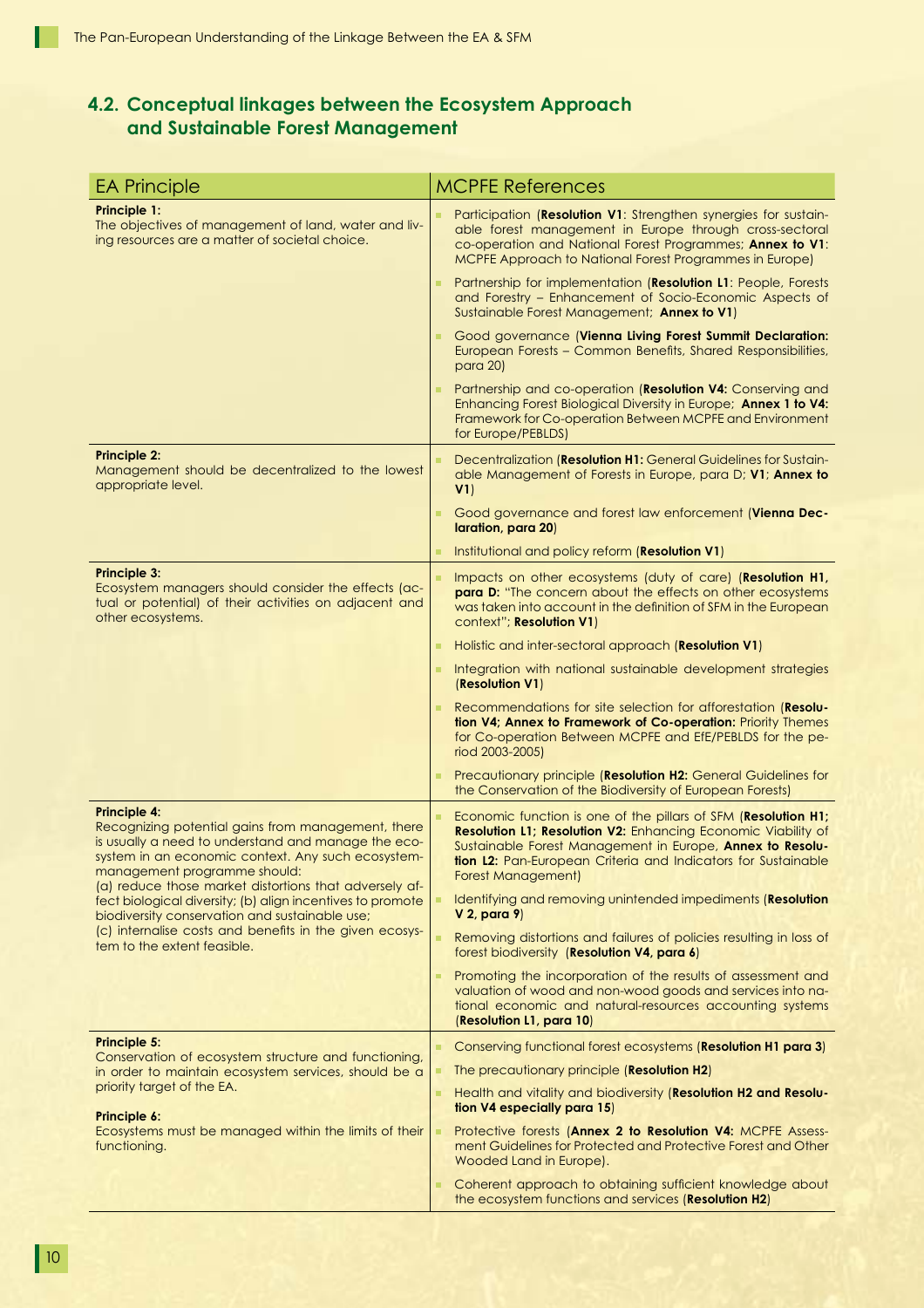Т

| <b>Principle 7:</b><br>The EA should be at the appropriate spatial and tem-<br>poral scales.                                                                                  | Appropriate scale (Resolution H1 para 4)                                                                                                                                                                                                                                                                                                                                 |
|-------------------------------------------------------------------------------------------------------------------------------------------------------------------------------|--------------------------------------------------------------------------------------------------------------------------------------------------------------------------------------------------------------------------------------------------------------------------------------------------------------------------------------------------------------------------|
|                                                                                                                                                                               | Permanent sample plots for monitoring forest ecosystems con-<br>ditions (Resolution S1: European Network of Permanent Sample<br>Plots for Monitoring of Forest Ecosystems)                                                                                                                                                                                               |
|                                                                                                                                                                               | Network for Research into Forest Ecosystems (Resolution S6:<br>European Network for Research into Forest Ecosystems)                                                                                                                                                                                                                                                     |
| <b>Principle 8:</b>                                                                                                                                                           | Future generations (Resolution H1)                                                                                                                                                                                                                                                                                                                                       |
| Recognizing the varying temporal scales and lag-ef-<br>fects that characterize ecosystemic processes, objec-                                                                  | Long-term commitments in nfps (Resolution V1)                                                                                                                                                                                                                                                                                                                            |
| tives for ecosystem management should be set for the<br>long term.                                                                                                            | Long-term commitment for protected and protective forest<br>areas (Annex 2 of Resolution V4)                                                                                                                                                                                                                                                                             |
| <b>Principle 9:</b><br>Management must recognize that change is inevita-<br>ble.                                                                                              | Periodically updated forest management plans (Resolution H1,<br>para 4)                                                                                                                                                                                                                                                                                                  |
|                                                                                                                                                                               | Iterative process of nfps (Resolution V1)                                                                                                                                                                                                                                                                                                                                |
|                                                                                                                                                                               | Adaptive management (e.g. to climate change) (Resolution<br><b>S4:</b> Adapting the Management of Mountain Forests to new<br>Environmental Conditions; Resolution H4 para 9; Resolution V5:<br>Climate Change and Sustainable Forest Management in Eu-<br>rope, para 7,8, 9,10)                                                                                          |
|                                                                                                                                                                               | Forest management and landscape planning (Resolution V4,<br>para $15$                                                                                                                                                                                                                                                                                                    |
| <b>Principle 10:</b><br>The EA should seek the appropriate balance between,<br>and integration of, conservation and use of biological                                         | Balance between use and conservation (Resolution H2)                                                                                                                                                                                                                                                                                                                     |
|                                                                                                                                                                               | Forest biodiversity (Resolution V4)                                                                                                                                                                                                                                                                                                                                      |
| diversity.                                                                                                                                                                    | Economic viability (Resolution L1, Resolution V2)                                                                                                                                                                                                                                                                                                                        |
| <b>Principle 11:</b><br>The EA should consider all forms of relevant informa-<br>tion, including scientific and indigenous and local<br>knowledge, innovations and practices. | Cultural and social dimensions of SFM, traditional knowledge<br>(Resolution V3: Preserving and Enhancing the Social and Cul-<br>tural Dimensions of Sustainable Forest Management in Eu-<br>rope)                                                                                                                                                                        |
| <b>Principle 12:</b><br>The EA should involve all relevant sectors of society and<br>scientific disciplines.                                                                  | Innovations (Resolution H1, para12; Vienna Declaration, para<br>17; Resolution V2, para 11)                                                                                                                                                                                                                                                                              |
|                                                                                                                                                                               | Science, research (Resolution S1; Resolution S2: Conservation<br>of Forest Genetic Resources; Resolution S3: Decentralized Eu-<br>ropean Data Bank on Forest Fires, Resolution S4; Resolution S5:<br>Expansion of the EUROSILVA Network of Research on Tree Phys-<br>iology; Resolution S6; Vienna Declaration, para 17; Resolution<br>V3, Resolution V4, Resolution V5) |
|                                                                                                                                                                               | Raising awareness (principles of nfps, Annex to Resolution V1)                                                                                                                                                                                                                                                                                                           |
|                                                                                                                                                                               | Strengthening the link between the forest sector and society<br>by increasing dialogue and mutual understanding (Lisbon<br><b>Declaration</b> )                                                                                                                                                                                                                          |
|                                                                                                                                                                               | Promoting partnerships, public awareness, public relations and                                                                                                                                                                                                                                                                                                           |
|                                                                                                                                                                               | transparency in forestry (Resolution L1, para1)                                                                                                                                                                                                                                                                                                                          |
|                                                                                                                                                                               | Promoting training, education, capacity building (Resolution<br>L1; Resolution V1)                                                                                                                                                                                                                                                                                       |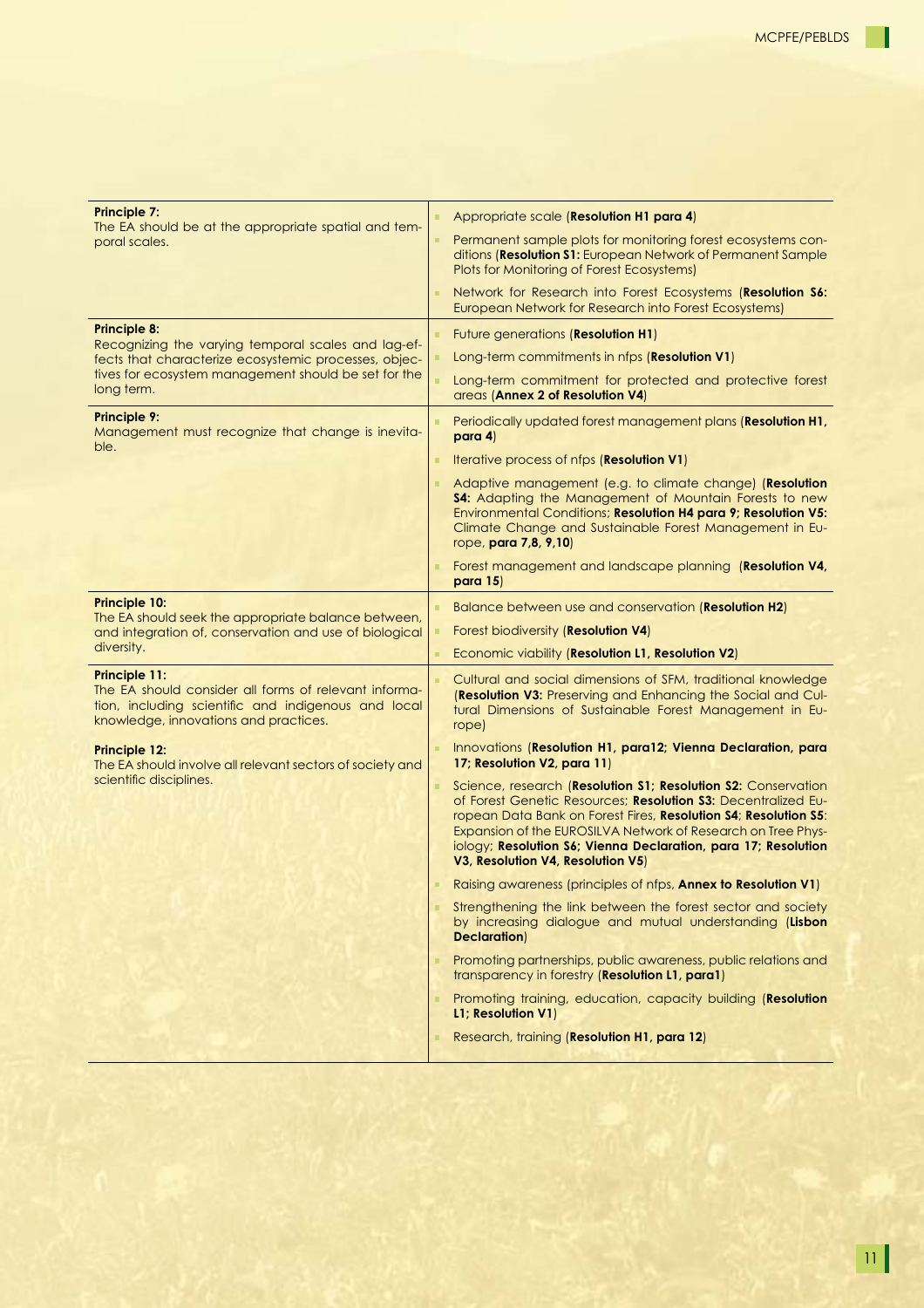### **4.3. Existing MCPFE tools and processes for implementing SFM and the EA**

The MCPFE approach to the relationships and linkages between SFM and the EA is a concrete effort to bring the EA to the implementation level.

The participants agreed that, at the implementation level, continued efforts need to be made if the common goals of SFM and the EA are to be achieved.

There are several SFM tools developed at the pan-European level, but also others in other sectors that may contribute to and complement the implementation of SFM. At the practical level, the implementation varies among countries. In many cases a combination of various tools is used to achieve various objectives.

#### Tools as developed and adopted by the MCPFE:

#### **MCPFE Work Programme**

 The MCPFE Work Programme is structured according to the three pillars of SFM and aims at contributing to the sustainable development of society as a whole. The Work Programme guides the MCPFE process between the Ministerial Conferences by specifying actions which have as their aim the implementation of the MCPFE Resolutions and Declarations. The current MCPFE Work Programme comprises thirty pan-European actions, and its implementation involves relevant organisations, institutions and processes. The Programme is a dynamic concept which allows for incorporation of emerging initiatives and activities addressing relevant issues. A report indicating status as regards the implementation of the MCPFE Work Programme is presented at each Ministerial Conference.

### Framework for Cooperation between the MCPFE and the Environment for Europe/PEBLDS

 The joint "Work Programme on the Conservation and Enhancement of Biological and Landscape Diversity in Forest Ecosystems 1997-2000" was endorsed as a recognition of the fact that the conservation and enhancement of forest biological diversity is a common goal of both the MCPFE and the Environment for Europe/PEBLDS. This Work Programme has proved to be a useful tool for collaboration on forest biodiversity issues between the pan-European forest and environment processes. On the basis of these experiences, the

decision-making bodies of the MCPFE and Environment for Europe/PEBLDS have underlined the benefits of continued cooperation. At the  $4<sup>th</sup>$  Ministerial Conference (Vienna, 2003), a Framework for Cooperation between the MCPFE and the Environment for Europe/PEBLDS was endorsed. The priority themes identified there as regards cooperation in the period of 2003-2005 are: the ecosystem approach, protected forest areas, forest law enforcement with regard to biodiversity conservation, and recommendations for sites selection for afforestation.

#### **National Forest Programmes**

 The MCPFE has worked on the National Forest Programmes in Europe since the 3<sup>rd</sup> Ministerial Conference (Lisbon, 1998), building on the outcomes of the IPF, IFF and UNFF. Consequently, the MCPFE has tackled this issue in order to develop a common understanding on the NFPS in the pan-European context, which was adopted at the 4<sup>th</sup> Ministerial Conference (Vienna, 2003) in Resolution V1: Strengthen synergies for sustainable forest management in Europe through cross-sectoral cooperation and National Forest Programmes. The Annex of Resolution V1 describes the MCPFE Common Approach to the NFPs. The National Forest Programmes constitute a participatory, holistic, inter-sectoral and iterative process of policy planning, implementation monitoring and evaluation at the national and/or sub-national levels.

The principles of NFPs in Europe comprise:

- participation
- holistic and inter-sectoral approach
- iterative process with long-term commitment
- capacity-building
- consistency with national legislation and policies integration with national strategies for sustainable development
- consistency with international commitments recognizing synergies between international forest-related initiatives and conventions
- **institutional and policy reform**

 The NFP is the framework for all development of forest policy at the national level. Its principles are linked with the principles of the EA. It has to take into account the international commitments. The NFP aims at strengthening the consistency with the synergies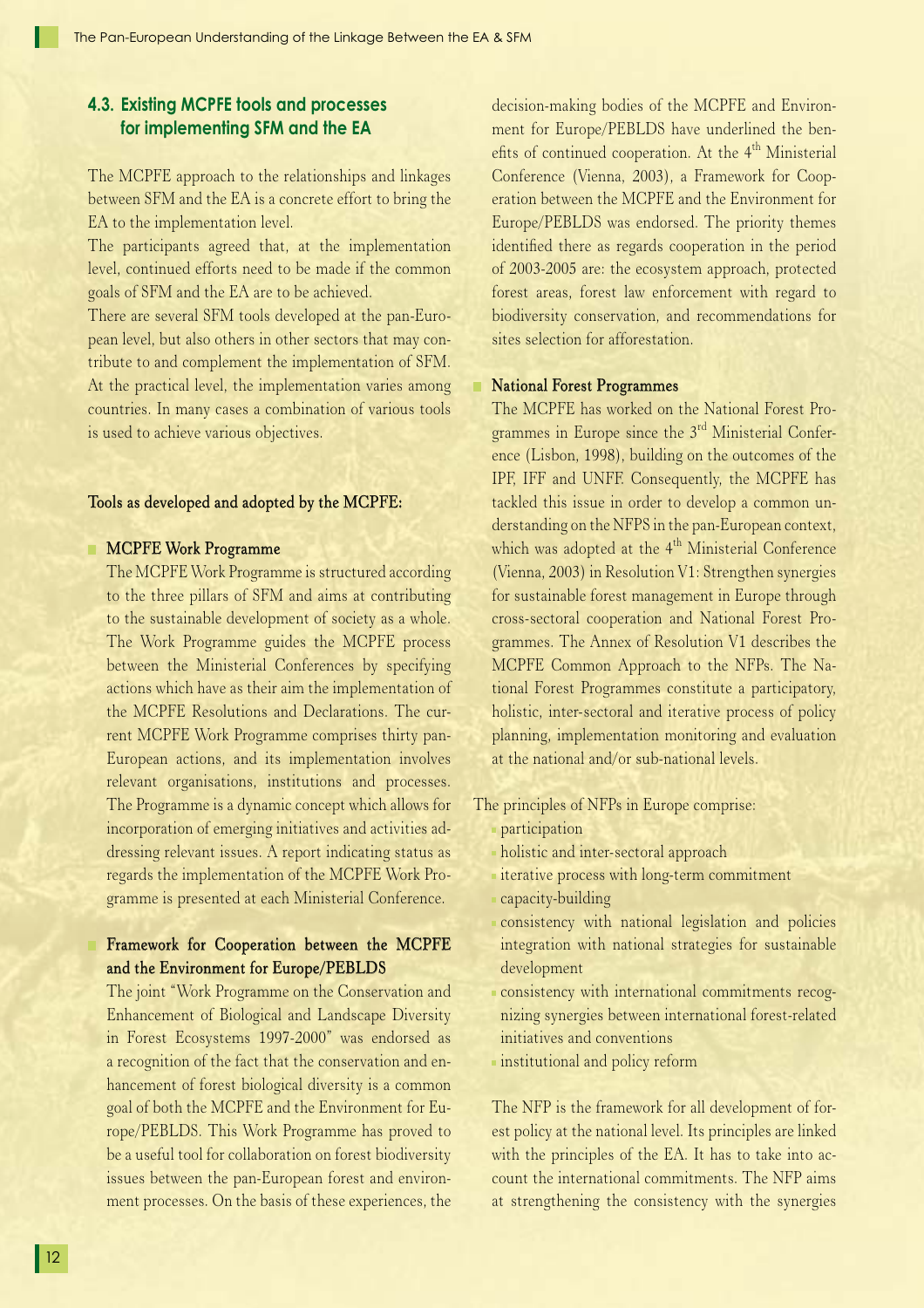between relevant initiatives and conventions in each country (including CBD, UNCCD, UNFCCC).

#### **Criteria & Indicators**

 Criteria and Indicators are policy instruments by which progress towards implementing SFM may be evaluated and reported on. Criteria define and characterise the essential elements, as well as a set of conditions or processes, by which SFM may be assessed. Periodically measured indicators reveal the direction of change with respect to each criterion. The MCPFE countries report periodically on this basis. The TBFRA (Temperate and Boreal Forest Resources Assessment) is committed to structure data on forest resources in accordance with the Criteria and Indicators.

#### Pan-European Operational Level Guidelines

 Pan-European Operational Level Guidelines identify complementary actions at the operational level, which will further contribute to SFM. They are designed in line with the six Criteria of SFM and are intended to translate international commitments at the level of forest management planning and practices.

### Assessment Guidelines for Protected and Protective Forest and other Wooded Land in Europe

 The Assessment Guidelines for Protected and Protective Forest and other Wooded Land in Europe, as adopted at the 4<sup>th</sup> Ministerial Conference (Vienna, 2003) aim at giving a comprehensive picture of protected and protective forest and other wooded land in Europe by providing data based on comparable terms and definitions. The Assessment Guidelines for Protected and Protective Forest and other Wooded Land in Europe are relevant to Criterion 4 on Biodiversity, and Criterion 5 on Protective functions.

#### **Assessment and Reporting**

 The political commitments taken on by both the European Ministers responsible for forests and the European Community over the last 15 years have influenced forest management in many countries. The assessment of the progress with implementing these commitments is based on national reports submitted at every Ministerial Conference.



One of the world's largest owls, the Great Grey Owl (Strix nebulosa), inhabits coniferous forests in Northern Europe. *Photo: G.O.*



The European Bison (Bison bonasus), the endangered species still inhabits a few sites in European large deciduous forests. *Photo: G.O.*



The Wild Polish Konik Hourses (Tarpans) had been common in Europe before farming was developed. Nowadays, Koniks graze in some European forests and wetlands. *Photo: E.M.*



The Lynx (Lynx lynx). *Photo: P.B.*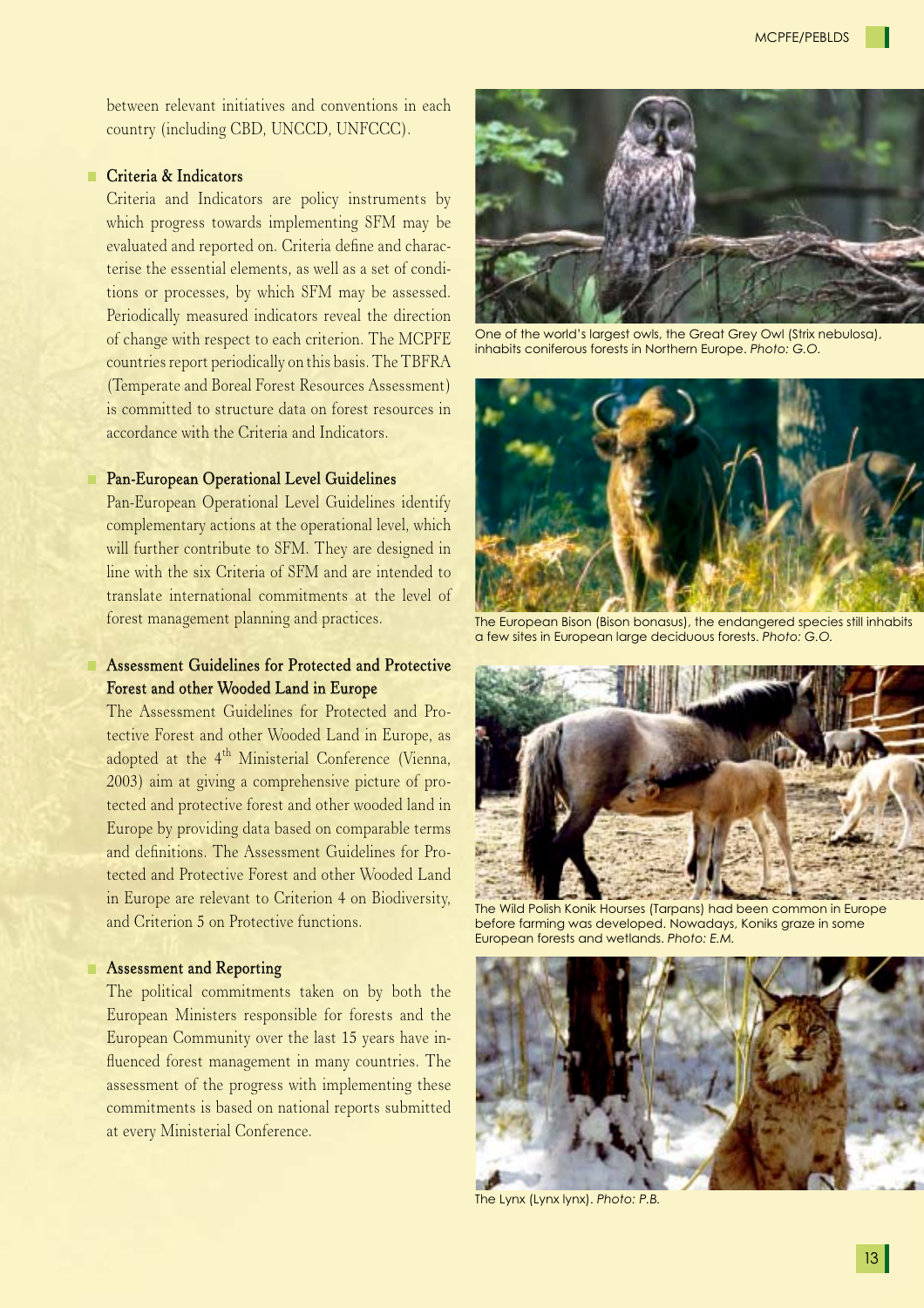

Beech forest, the Carpathian Mountains, Ukraine; *Photo: G.O.*



Boreal forest, Sweden; *Photo: G.O.*



Woodland interior is an alluvial Alnus/Fraxinus woodland, Loch Ness, Scotland; *Photo: J.L.*



Mediterranean forest, Lugar Nuevo, Spain; *Photo: T.J.*

### **4.4. Other tools relevant to SFM and the EA**

In addition to the tools developed at the pan-European level by the MCPFE, there are examples of other tools used in implementing SFM:

- **Forest Management Plans**
- **Monitoring Systems**
- Forest Certification
- Model and Demonstration Forests
- **Assessment and Reporting**
- **The Forest Communicators Network**
- Forest Focus
- Forest Law Enforcement Governance and Trade (FLEGT) initiatives
- Regional conventions, such as the Carpathian Convention and the Alpine Convention
- The European Forest Genetic Resources Programme (EUFORGEN)
- Ecological Networks, such as Natura 2000 or EMERALD
- Forest landscape restoration initiatives.

The AHWG participants recognized the importance of coordination and synergies with other relevant tools to the implementation of both SFM and the EA:

- Rural development planning
- Watershed management
- **Land-use planning**
- National Biodiversity, Climate Change and Sustainable Development Strategies and Action Plans
- **Strategic Environmental Impact Assessment.**

## **5. Possible areas for future efforts**

Some AHWG participants recommended compiling existing case studies on application of the EA through SFM in Europe, as a contribution to the discussion on the EA within the CBD framework. Some AHWG participants also mentioned the following areas of concern in which further elaboration may be considered:

- Connectivity between forest areas
- **Trans-boundary cooperation**
- Clarification/harmonization of terms (e.g. landscape restoration, decentralization) and methods
- Guidelines for adaptive forest management
- Data collection.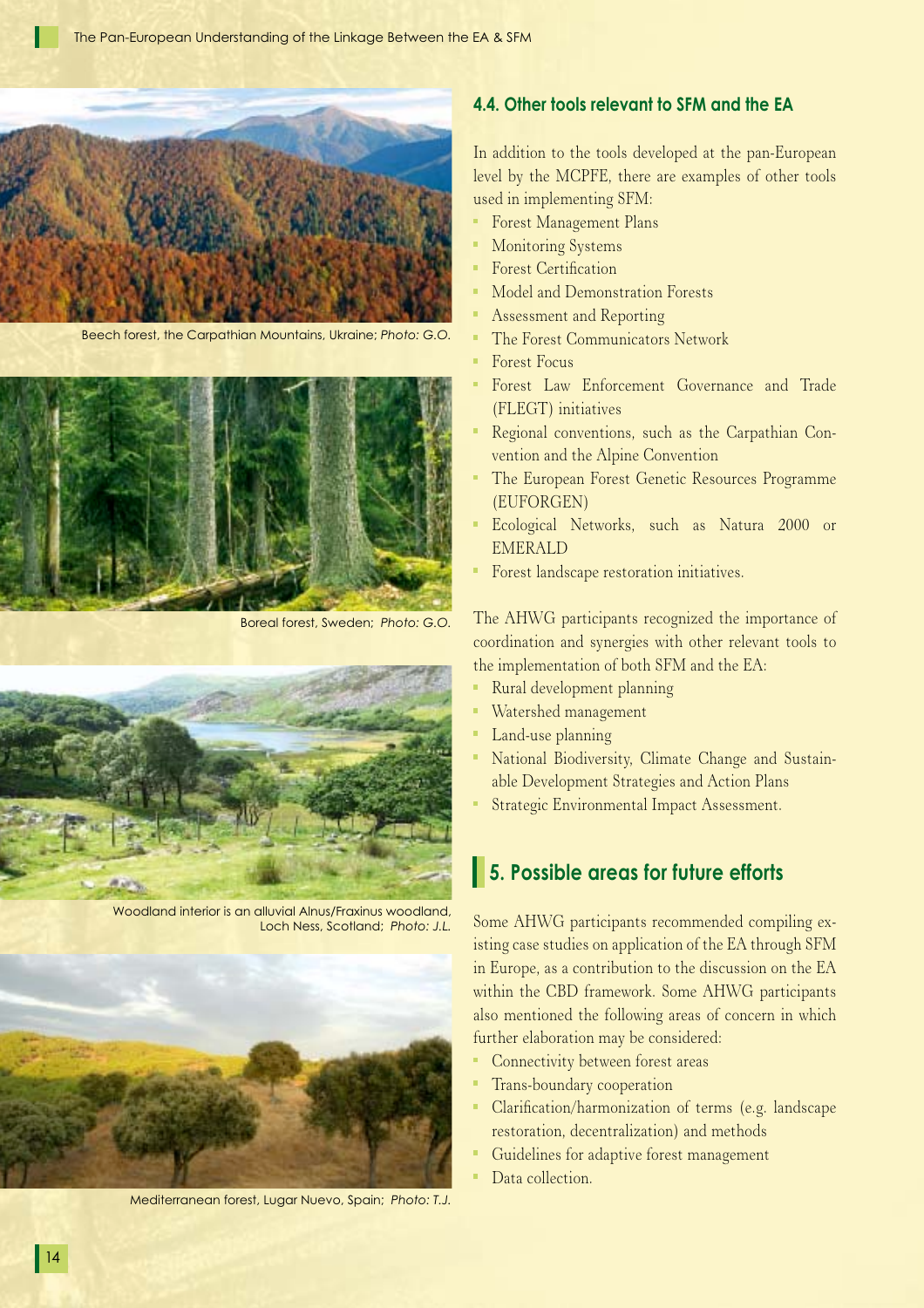# **References**

- CBD Decisions:
	- UNEP/CBD/COP/2/19 Decision II/8,
	- UNEP/CBD/COP/5/23 Decision V/6,
	- UNEP/CBD/COP/6/20 DecisionVI/12
	- UNEP/CBD/COP/6/20 DecisionVI/22,
	- UNEP/CBD/COP/7/21 Decision VII/11
- CBD (2003), Comparison of the conceptual basis of the ecosystem approach in relation to the concept of sustainable forest management. Doc. UNEP/CBD/EM-EA/1/6
- CBD (2003), Ecosystem approach: Further elaboration, guidelines for implementation and relationship with sustainable forest management UNEP/CBD/SBSTTA/9/8
- FAO (2003), Sustainable forest management and the ecosystem approach: two concepts, one goal. Wilkie M.L., Holmgren P., Castaneda F. FAO Working Paper FM 25
- **MCPFE** (2003), Vienna Declaration and Vienna Resolutions. Adopted at the Fourth Ministerial-Conference on the Protection of Forests in Europe.
- **MCPFE** (2003), General Declarations and Resolutions. Adopted at the Ministerial Conferences on the Protection of Forests in Europe. Strasbourg 1990 - Helsinki 1993 – Lisbon 1998
- PEBLDS 2004, STRA CO (2004) 3a, Forest Biodiversity Action Plan, Geneva and Strasbourg.
- UNECE (2003), ECE/CEP/108, Kyiv Resolution on Biodiversity. Adopted at the Fifth Environment for Europe Conference, Kyiv 2003